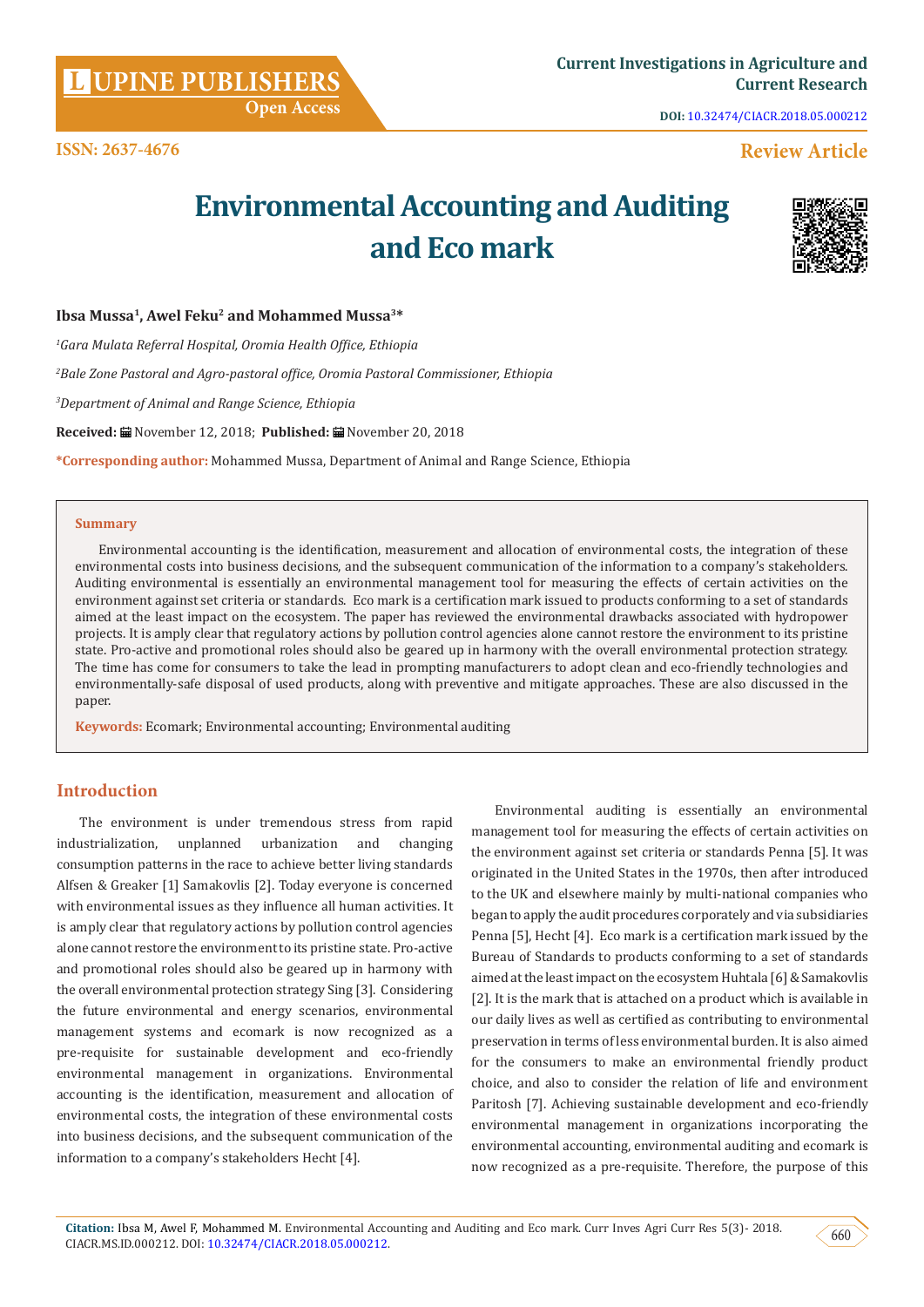term paper is to review the environmental accounting and auditing as well as Eco mark.

#### **Environmental accounting**

Environmental accounting is the identification, measurement and allocation of environmental costs, the integration of these environmental costs into business decisions, and the subsequent communication of the information to a company's stakeholders Hecht [4]. Identification includes broad examination of the impact of corporate products, services and activities on all corporate stakeholders. After companies identify the impacts on stakeholders as far as they can, they measure those impacts (costs and benefits) as precisely as possible in order to permit informed management decision making Alfsen & Greaker [1] Samakovlis [2]. Measurements might be quantified in physical units or monetized equivalents. After their environmental impacts are identified and measured, companies develop reporting systems to inform internal and external decision makers (Alfsen & Greaker [1]. Organizations use environmental accounting for several reasons. According to Hecht [4], helping the managers to make decisions that will reduce or eliminate their environmental costs; tracking better environmental costs that may have been previously obscured in overhead accounts or otherwise overlooked; better understand the environmental costs and performance of processes and products for more accurate costing and pricing of products; broadening and improving the investment analysis and appraisal process to include potential environmental impacts; and supporting the development and operation of an overall environmental management system are the reason behind use of environmental accounting by the organizations.

#### **Environmental auditing**

Environmental auditing is essentially an environmental management tool for measuring the effects of certain activities on the environment against set criteria or standards [4,5]. Organizations of all kinds now recognize the importance of environmental matters and accept that their environmental performance will be scrutinized by a wide range of interested parties. These are used to help improve existing human activities, with the aim of reducing the adverse effects of these activities on the environment. An environmental auditor will study an organization's environmental effects in a systematic and documented manner and will produce an environmental audit report. There are many reasons for undertaking an environmental audit, which include issues such as environmental legislation and pressure from customers Paritosh [7]. Environmental auditing is carried out when a development is already in place, and is used to check on existing practices, assessing the environmental effects of current activities (ex post). Environmental auditing therefore provides a 'snap-shot' of looking at what is happening at that point in time in an organization Paritosh [7]; Hecht [4]. The International Organization for Standardization (ISO) has produced a series of standards in the field of environmental auditing. These standards are basically intended to guide organizations and auditors on the general principles common to the execution of environmental audits Hecht [4].

#### **Eco mark**

Ecomark or Eco mark is a certification mark issued by the Bureau of Standards to products conforming to a set of standards aimed at the least impact on the ecosystem Sing [3]. The mark is issued to various product categories with the purposes of increasing awareness among the consumers towards reducing environment impact Matthews [8]. There are criteria for marking product as Eco Mark product based on the cradle to grave approach, i.e. from raw material extraction to manufacturing and to disposal Matthews [8]; Sing [3].

The basic criteria cover broad environmental levels and aspects, but are specific at the product level. A product is examined in terms of the following main environmental impacts Sing [3]: 1. That they have substantially less potential for pollution than other comparable products in production, usage and disposal [9]. That they are recycled, recyclable, made from recycled products or bio- degradable, where comparable products are not; 3. That they make significant contribution to saving non-renewable resources including non-renewable energy sources and natural resources compared with comparable products [10]. That the product must contribute to a reduction of the adverse primary criteria which has the highest environmental impact associated with the use of the product, and which will be specifically set for each of the product categories.

#### **Conclusion**

Environmental accounting is analysis of environmental costs and the integration of these environmental costs into business decisions, and the subsequent communication of the information to a company's stakeholders for management and informed decision making. Environmental auditing is essentially an environmental management tool for measuring the effects of certain activities on the environment against set criteria or standards for improving existing human activities, with the aim of reducing the adverse effects of these activities on the environment. Ecomark is a certification mark issued by the Bureau of Standards to products conforming to a set of standards aimed at the least impact on the ecosystem. The mark is issued with the purposes of increasing awareness among the consumers towards reducing environment impact.

#### **References**

1. [Alfsen K, Greaker M \(2007\) From natural resources and environmental](https://econpapers.repec.org/article/eeeecolec/v_3a61_3ay_3a2007_3ai_3a4_3ap_3a600-610.htm) [accounting to construction of indicators for sustainable development.](https://econpapers.repec.org/article/eeeecolec/v_3a61_3ay_3a2007_3ai_3a4_3ap_3a600-610.htm) [Ecological Economics 61: 600-610.](https://econpapers.repec.org/article/eeeecolec/v_3a61_3ay_3a2007_3ai_3a4_3ap_3a600-610.htm)